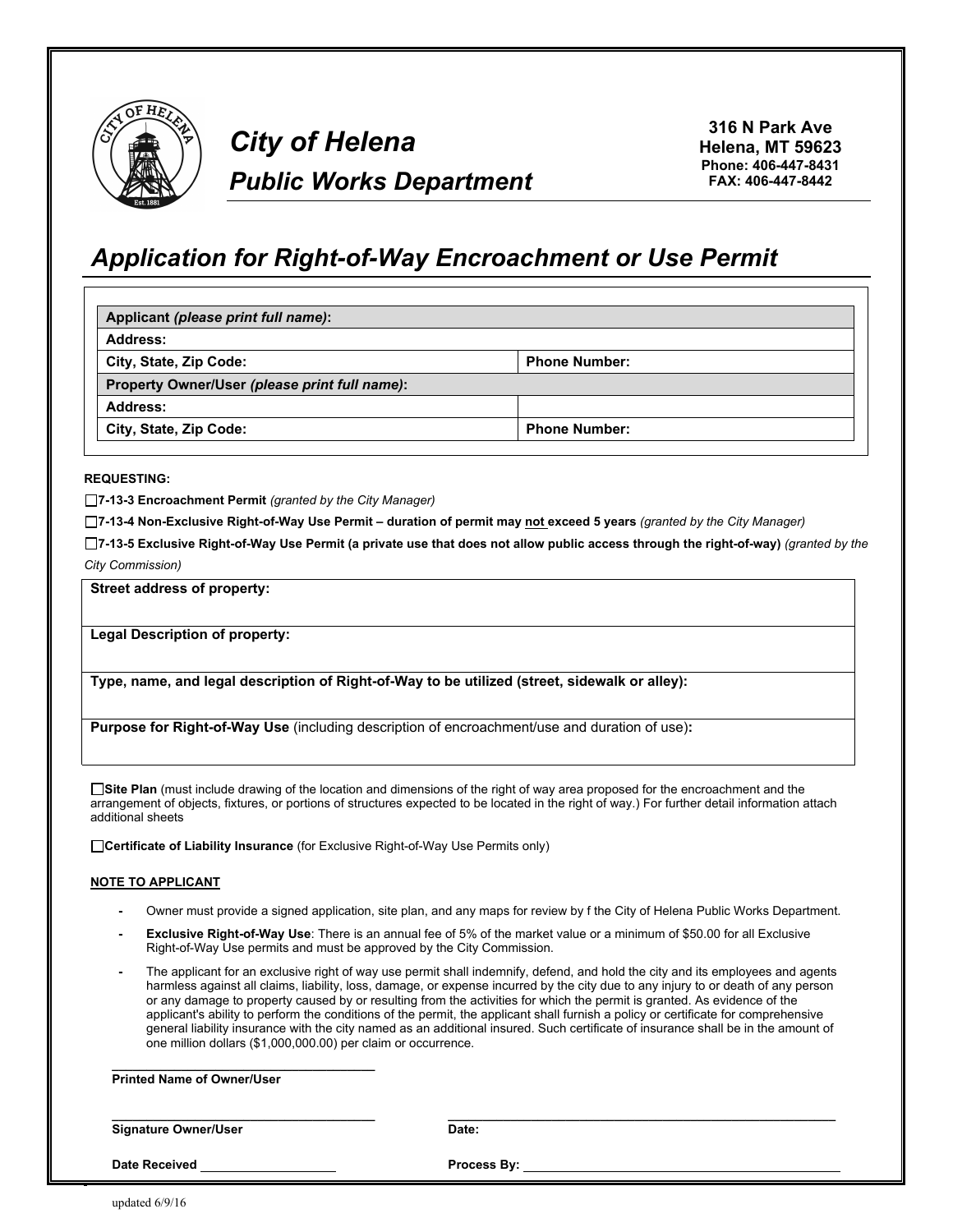ORDINANCE NO. 3276

### AN ORDINANCE ALLOWING CERTAIN ENCROACHMENTS BY RIGHT BY AMENDING CHAPTER 13 OF TITLE 7 OF THE HELENA CITY CODE

#### NOW, THEREFORE, BE IT ORDAINED BY THE COMMISSION OF THE CITY

#### OF HELENA, MONTANA:

Title 7, Chapter 13, of the Helena City Code is hereby amended as follows:

- 7-13-1: INTENT: No change.
- $7 13 2:$ PROHIBITIONS: No change.

#### $7 - 13 - 3:$ **ENCROACHMENTS:**

 $A$ . The following encroachments and uses are allowed, without prior approval by the City, on the portion of publie the right-of-way that is not needed presently being used for installation of curbs, qutters, sidewalks, street paving, driving surfaces, or any other public purpose. do not constitute a hazard to public use of the right-of-way, and are not located so as to affect-universal accessibility in accordance with the Americans with Disabilities Act.

 $1.$ Mailboxes installed in compliance with laws and regulations;

2. Postal drop boxes owned by the United States Postal Service;

3. Bicycle racks available for public use;

4. Irrigation systems;

5. Landscaping, including lawn ornamentation; in compliance with this code;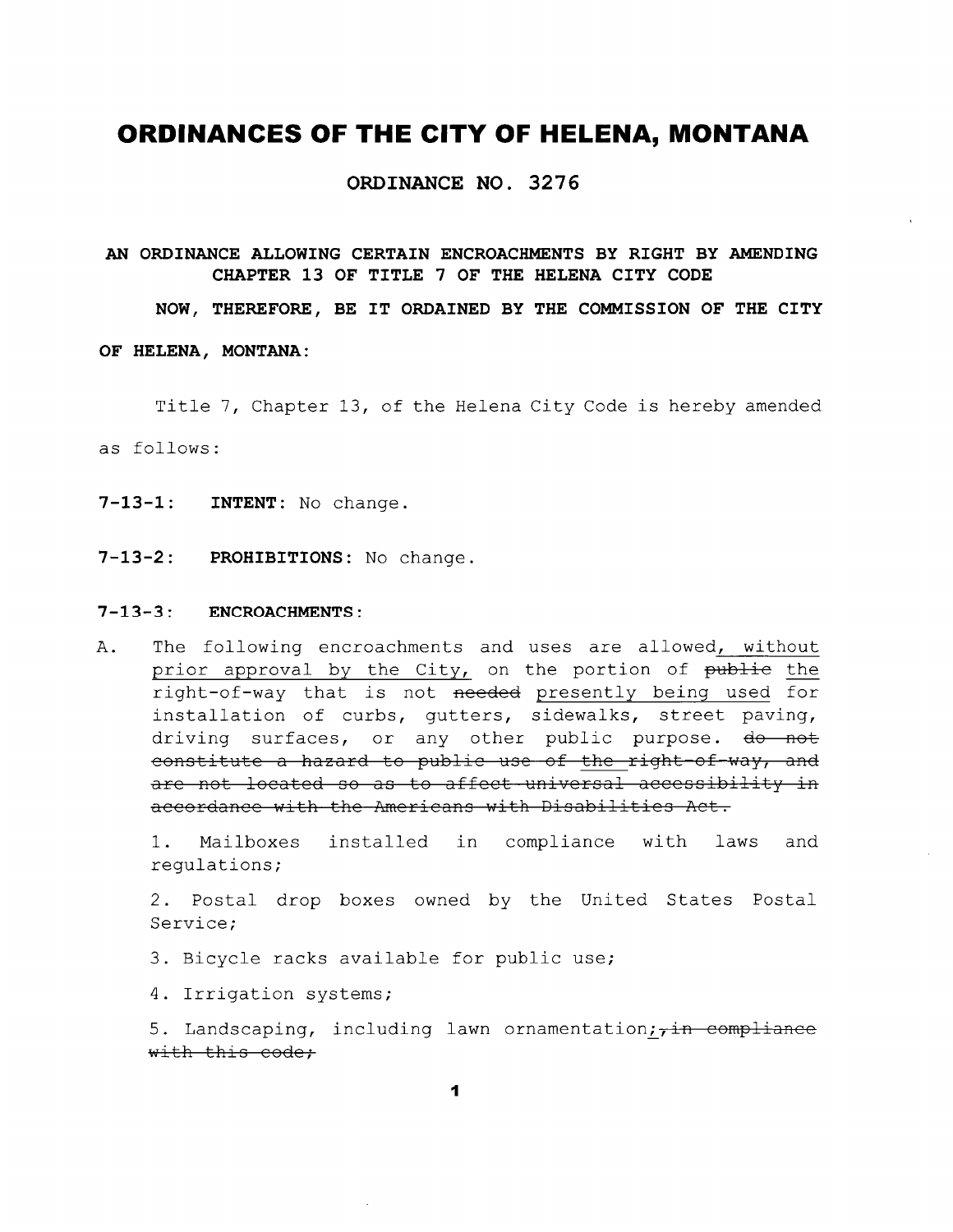**Ord. 3276** 

6. Retaining walls;

7. Fences;

 $\tilde{\vec{r}}$ 

68. Driveways approved by the City Engineer;

79. Walkways from the curb to the sidewalk;

8. Retail sale of food products from vehicles legally parked on right-of-way that serve the products on the portion of the right-of-way thas is not used for public travel;

910. Public utility lines, poles, and mains as allowed by right by law;

4011. Sandwich board signs. Sandwich board signs must be removed from the public right-of-way at the close of business or end of the event each day;

12. Awnings and overhangs; and

13. Any portion of a structure, such as foundation, roof eaves, stoops, and stairs, in existence as of December 9, 2019.

 $\, {\bf B}$  . An application for an encroachment permit must be submitted to the City Manager on forms furnished by the City. The application must include a drawing of the location and dimensions of the right-of-way area proposed for the encroachment and the arrangement of objects, fixtures, or portions of structures expected to be located in the rightof-way.

Encroachments permitted by this section are subject to the following conditions:

- 1. Encroachments must comply with all other provisions of the Helena City Code including any applicable Building Code requirements and permits.
- 2. Encroachments cannot impede the sight distance triangle as specified in Section 7-3-7 of this Code.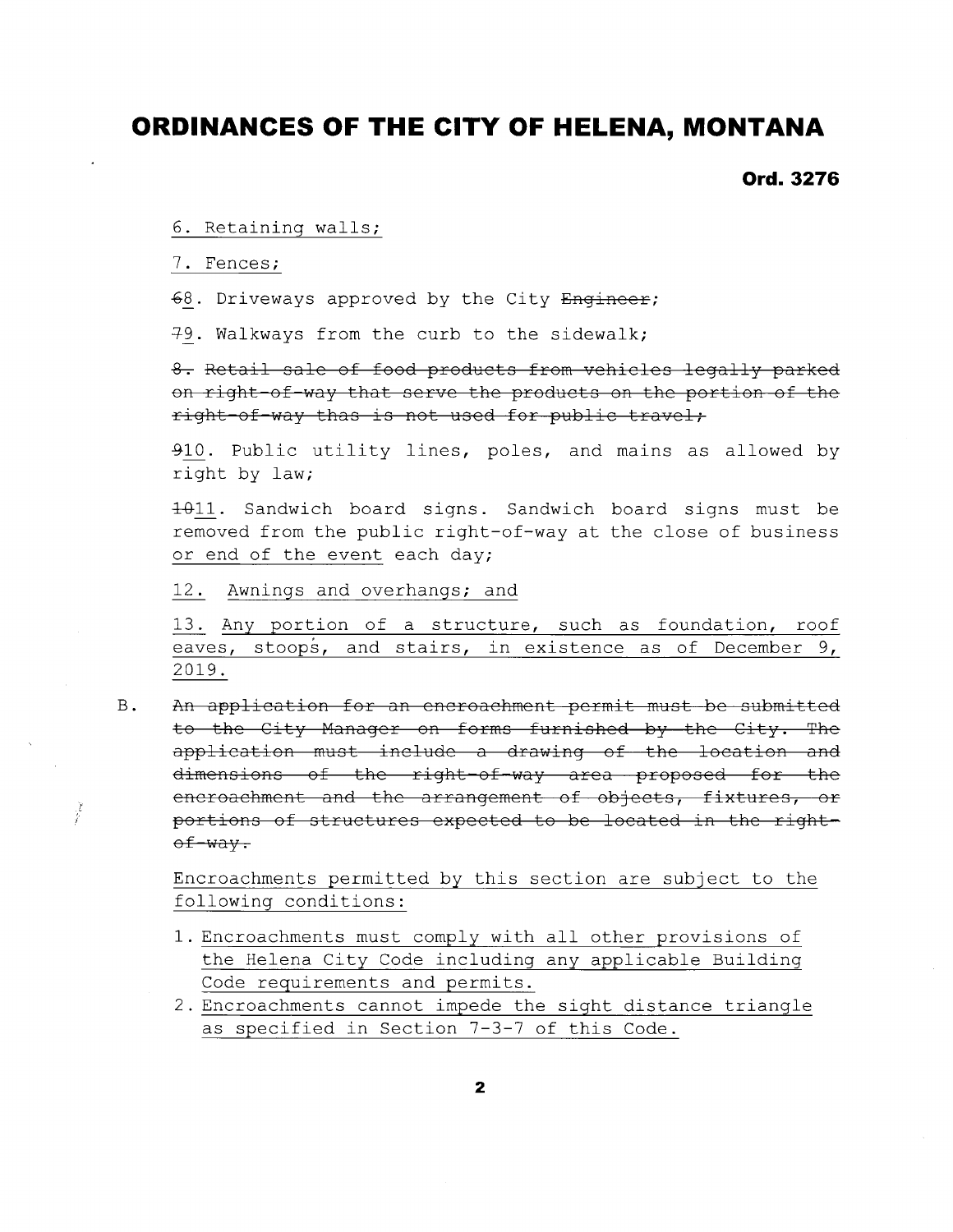Ord. 3276

- 3. Overhanging encroachments, such as awnings and roof eaves, must be placed at least ten feet (10') above the grade immediately below.
- 4. Encroachment cannot constitute a hazard to the use of the right-of-way by the public.
- 5. Encroachment cannot be placed in a way as to constitute an obstacle in violation of local, state, and federal universal accessability laws, rules, and requlations.
- The following encroachments and uses are allowed by permit  $C_{\bullet}$ issued by the City Manager:

1. Objects or fixtures placed upon the right of way that are capable of being removed without damage to adjacent structures, including fences, stoops, stairs, and signs.

2. Objects, fixtures, or portions of structures extending over right of way, such as awnings, overhangs, and roof eaves that are no less than ten feet (10') above the grade immediately below.

Placing an encroachment in the right-of-way as permitted by this section does not grant any property rights in the City's right-of-way to the owner of the encroachment.

- The City may, without advance notice, perform construction D. and maintenance activities within the right-of-way. The City is not responsible for any damage to any encroachments present in the right-of-way when performing these activities.
- Encroachments permitted by this section are subject to  $E_{\star}$ removal, at property owner's expense, upon sixty (60) days written notice from the City.

### 7-13-4: NONEXCLUSIVE RIGHT OF WAY USE:

- Α. No change.
- A nonexclusive right-of-way use permit may only be granted  $B$ for uses that are permitted in the district immediately